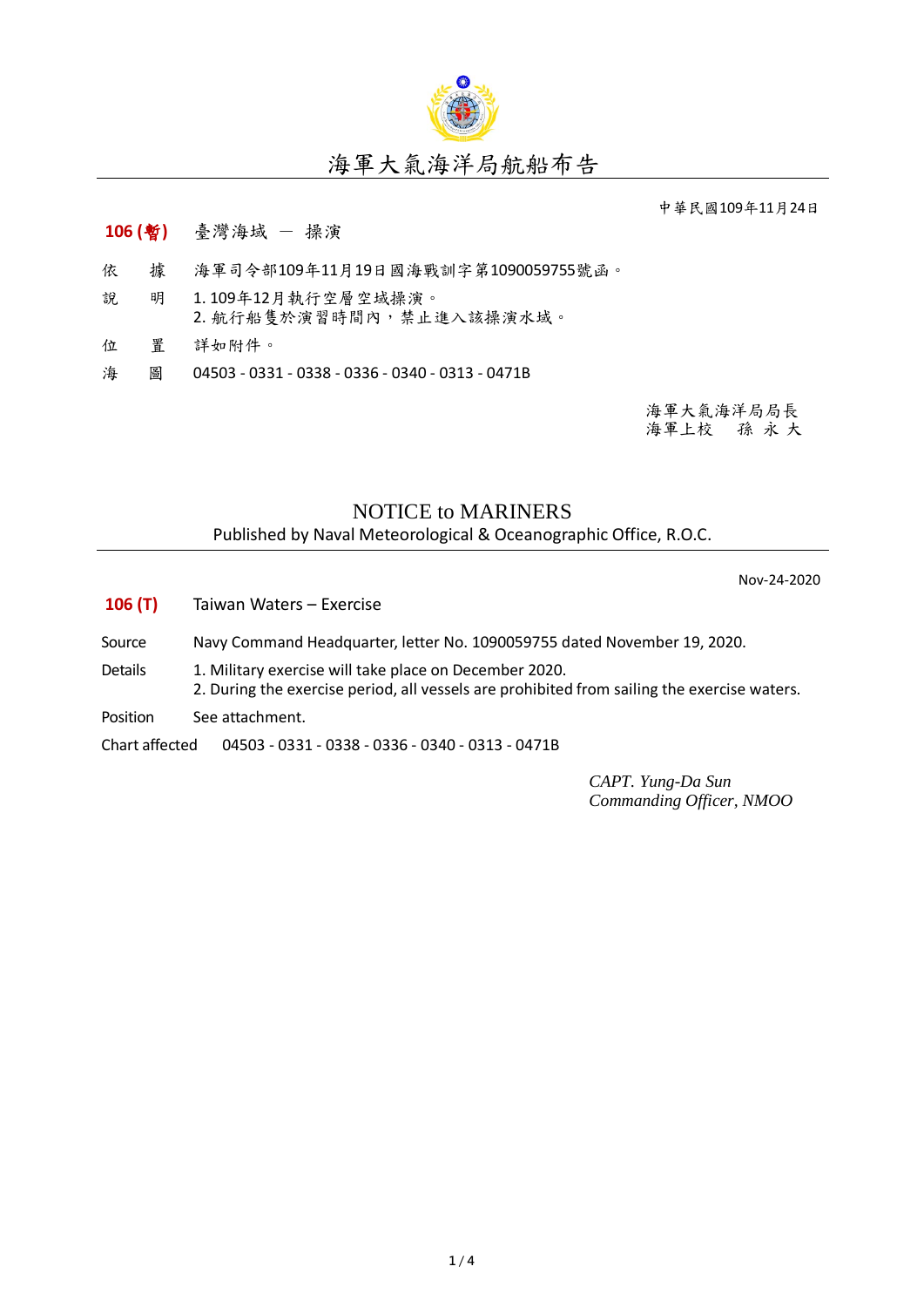附件 Attachment NM 106

| 日期<br>Date |          | 起訖時間<br>Time | (WGS84)<br>點 位 Position                                                                                                                                                                                                                                                                                                                                                                  |
|------------|----------|--------------|------------------------------------------------------------------------------------------------------------------------------------------------------------------------------------------------------------------------------------------------------------------------------------------------------------------------------------------------------------------------------------------|
| (A)        | 20201209 | 2100-2300    | ◎海軍空層空域操演(Navy Airspace Exercise)                                                                                                                                                                                                                                                                                                                                                        |
|            | 20201216 | 0700-1500    | N 22°19'00.0", E 119°30'00.0"<br>А<br>N 22°26'00.0", E 119°53'00.0"<br>B<br>N 21°56'00.0", E 120°16'00.0"<br>C<br>N 21°49'00.0", E 119°55'00.0"<br>D<br>中心點: N 22°08'30.0"、E 119°54'30.0"<br>危險區域:中心點半徑20浬所涵蓋之範圍<br>Central point: N 22°08'30.0", E 119°54'30.0"<br>Dangerous area: Central point with a radius of 20<br>nautical miles.                                                 |
| (B)        | 20201209 | 2100-2300    | ◎海軍空層空域操演(Navy Airspace Exercise)<br>N 22°47'00.0", E 119°28'00.0"<br>Α<br>N 22°47'00.0", E 119°44'00.0"<br>B<br>N 22°14'00.0", E 119°44'00.0"<br>$\mathsf{C}$<br>N 22°20'00.0", E 118°57'00.0"<br>D<br>中心點: N 22°30'00.0"、E 119°36'00.0"<br>危險區域:中心點半徑15浬所涵蓋之範圍<br>Central point: N 22°30'00.0", E 119°36'00.0"<br>Dangerous area: Central point with a radius of 15<br>nautical miles. |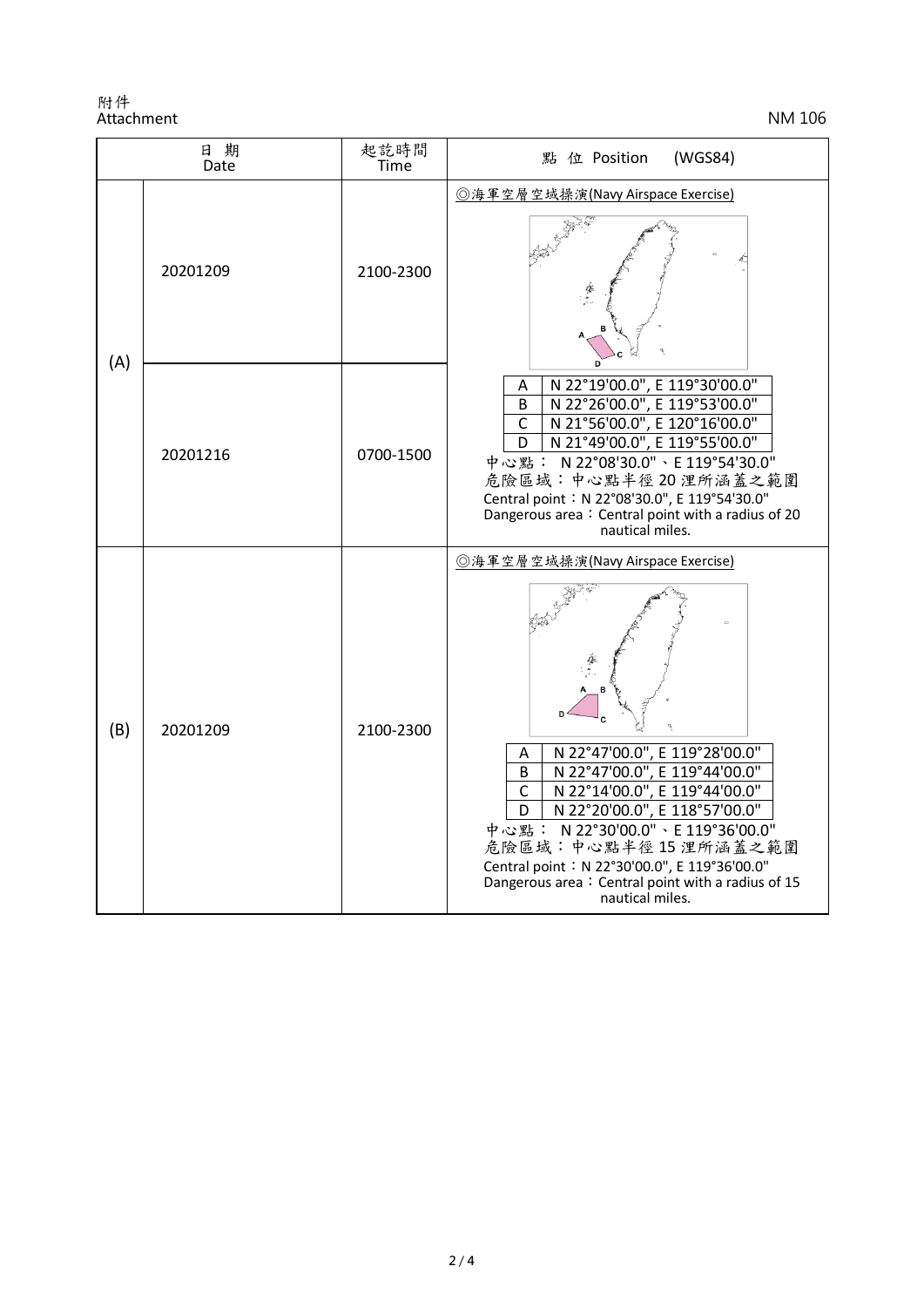附件 Attachment NM 106

| 日 期<br>Date |                      | 起訖時間<br>Time | 點 位 Position<br>(WGS84)                                                                                                                                                                                                                                                                                                                                                                                                                                                                                                                                                                                                                                                                                                            |
|-------------|----------------------|--------------|------------------------------------------------------------------------------------------------------------------------------------------------------------------------------------------------------------------------------------------------------------------------------------------------------------------------------------------------------------------------------------------------------------------------------------------------------------------------------------------------------------------------------------------------------------------------------------------------------------------------------------------------------------------------------------------------------------------------------------|
| (C)         | 20201211<br>20201229 | 1400-1530    | ◎海軍空層空域操演(Navy Airspace Exercise)<br>D<br>E B<br>G<br>J N                                                                                                                                                                                                                                                                                                                                                                                                                                                                                                                                                                                                                                                                          |
|             |                      |              | N 21°51'00.0", E 119°50'00.0"<br>Α<br>N 22°00'00.0", E 119°00'00.0"<br>KG<br>B<br>$\mathsf{C}$<br>N 21°38'00.0", E 119°00'00.0"<br>N 22°10'00.0", E 117°35'00.0"<br>D<br>N 22°00'00.0", E 118°55'00.0"<br>E<br>KH<br>N 21°37'00.0", E 118°55'00.0"<br>F<br>G<br>N 21°20'00.0", E 117°35'00.0"                                                                                                                                                                                                                                                                                                                                                                                                                                      |
|             | 20201216             | 0800-1000    | N 21°05'00.0", E 117°45'00.0"<br>$\overline{H}$<br>N 21°37'00.0", E 119°53'00.0"<br>KJ<br>ı<br>N 21°05'00.0", E 119°47'00.0"<br>J<br>N 21°39'00.0", E 120°04'00.0"<br>к<br>N 21°48'00.0", E 120°44'00.0"<br>L<br>KL<br>N 21°05'00.0", E 120°40'00.0"<br>M<br>N 21°05'00.0", E 119°59'00.0"<br>N<br>中心點: [KG] N 21°45'00.0", E 119°18'00.0"<br>[KH] N 21°47'00.0", E 118°15'00.0"<br>[KJ] N 21°19'00.0", E 118°47'00.0"<br>[KL] N 21°21'30.0", E 120°23'30.0"<br>危險區域:中心點半徑20浬所涵蓋之範圍<br>Central point: [KG] N 21°45'00.0", E 119°18'00.0"<br>[KH] N 21°47'00.0", E 118°15'00.0"<br>[KJ] N 21°19'00.0", E 118°47'00.0"<br>[KL] N 21°21'30.0", E 120°23'30.0"<br>Dangerous area: Central point with a radius of 20<br>nautical miles. |